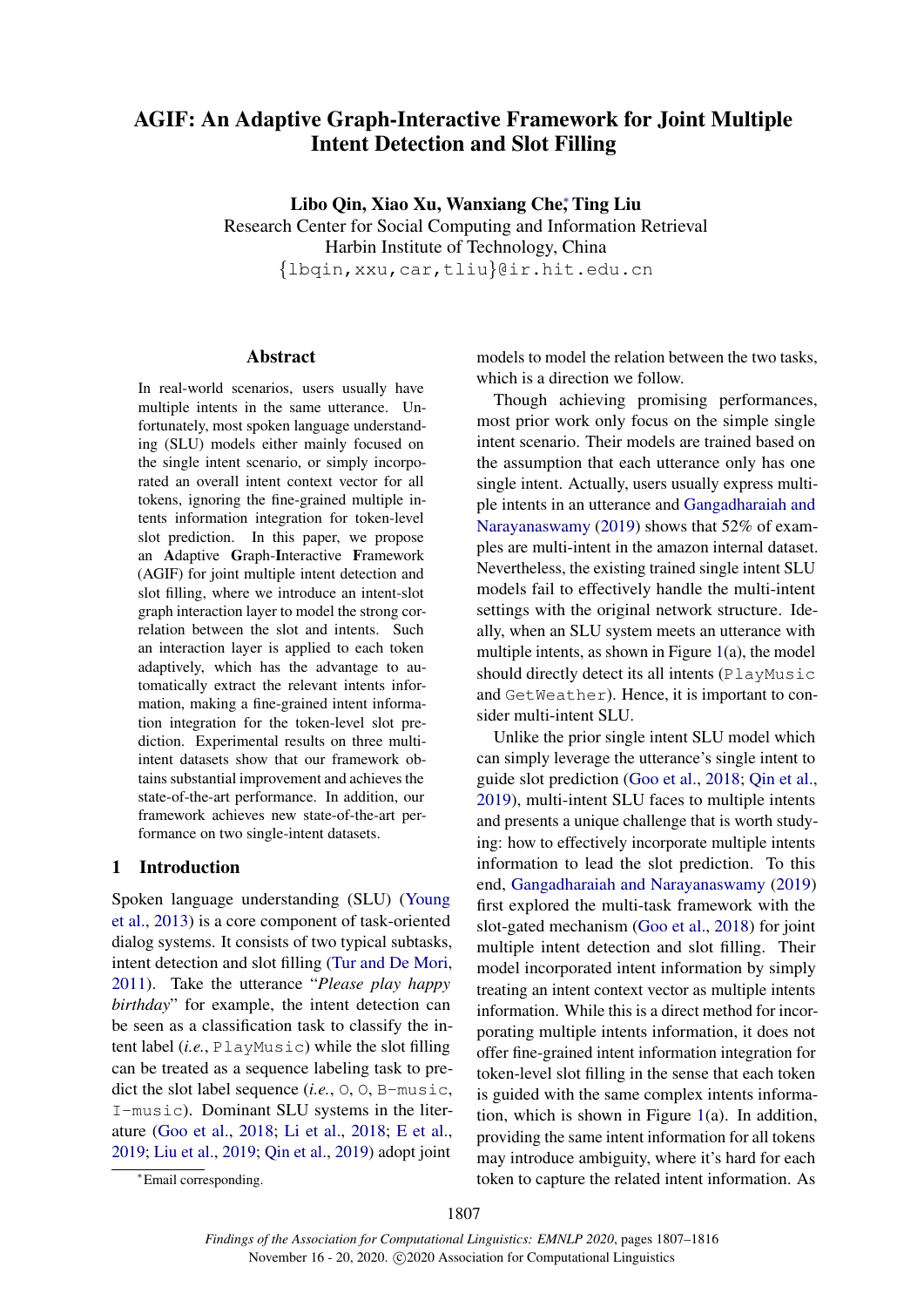<span id="page-1-0"></span>

| <b>Utterance</b> Please<br>happy if birthday<br>is<br>forecast<br>in<br>deepwater<br>Λŕ<br>bonaire<br>play<br>what<br>weather<br>the<br>and<br>B-music, I-music,<br><b>Slot</b><br>$\circ$<br>B-city<br>$\frac{1}{1}$ B-country<br>$\circ$<br>$\circ$<br>$\circ$<br>$\circ$<br>$\circ$<br>$\circ$<br>$\circ$<br>0<br>(a)<br>GetWeather<br>Intent<br>PlayMusic<br><b>Utterance</b> Please<br>happy if birthday<br>forecast<br>deepwater<br>bonaire<br>play<br>weather<br>what<br>is<br>in<br>the<br>and<br>- 37<br><b>Slot</b><br>$B-music$ , I-music,<br>$\frac{11}{11}$ B-country $\frac{1}{1}$<br>$\circ$<br>$\circ$<br>$\circ$<br>$\circ$<br>B-city<br>$\circ$<br>$\circ$<br>$\circ$<br>$\circ$<br>0 | Intent |  |  | PlayMusic GetWeather |  |  |  |  |
|---------------------------------------------------------------------------------------------------------------------------------------------------------------------------------------------------------------------------------------------------------------------------------------------------------------------------------------------------------------------------------------------------------------------------------------------------------------------------------------------------------------------------------------------------------------------------------------------------------------------------------------------------------------------------------------------------------|--------|--|--|----------------------|--|--|--|--|
|                                                                                                                                                                                                                                                                                                                                                                                                                                                                                                                                                                                                                                                                                                         |        |  |  |                      |  |  |  |  |
|                                                                                                                                                                                                                                                                                                                                                                                                                                                                                                                                                                                                                                                                                                         |        |  |  |                      |  |  |  |  |
|                                                                                                                                                                                                                                                                                                                                                                                                                                                                                                                                                                                                                                                                                                         |        |  |  |                      |  |  |  |  |
|                                                                                                                                                                                                                                                                                                                                                                                                                                                                                                                                                                                                                                                                                                         |        |  |  |                      |  |  |  |  |
|                                                                                                                                                                                                                                                                                                                                                                                                                                                                                                                                                                                                                                                                                                         |        |  |  |                      |  |  |  |  |

Figure 1: Prior model simply treat multiple intents as an overall intent information (a) vs. our fine-grained multiple intents integration method (b).

shown in Figure [1\(](#page-1-0)b), these tokens "*happy birthday*" should focus on the intent "PlayMusic" while tokens "*deepwater bonaire*" depend on the intent "GetWeather". Thus, each token should focus on the corresponding intent and it's critical to make a fine-grained intent information integration for the token-level slot prediction.

In this paper, we propose an Adaptive Graph-Interactive Framework (AGIF) to address the aforementioned concern. The core module is the proposed adaptive intent-slot graph interaction layer, which is constructed of each token's hidden state of slot filling decoder and embeddings of predicted multiple intents. In this graph, each token's slot node directly connects all predicted intent nodes to explicitly build the correlation between slot and intents. Such an interaction graph is applied to each token adaptively, which make each token has the ability to capture different relevant intent information so that fine-grained multiple intents integration can be achieved. In contrast to prior work simply incorporate multiple intents information statically where the same intents information is used for guiding all tokens, our intent-slot interaction graph is constructed adaptively with graph attention network over each token. This encourages our model to automatically filter the irrelevant information and capture important intent at the token-level.

We first conduct experiments on the multi-intent benchmark dataset DSTC4 [\(Schuster et al.,](#page-9-5) [2019\)](#page-9-5). Then, to verify the generalization of our framework, we empirically construct two large-scale multiintent datasets MixATIS [\(Hemphill et al.,](#page-9-6) [1990\)](#page-9-6) and MixSNIPS [\(Coucke et al.,](#page-8-3) [2018\)](#page-8-3). The results of these experiments show the effectiveness of our framework by outperforming the current state-ofthe-art method. To the best of our knowledge, there are no public large-scale multiple intents datasets and we hope the release of it would push forward the research of multi-intent SLU. In addition, our framework achieves state-of-the-art performance on two public single-intent datasets including ATIS [\(Tur and De Mori,](#page-9-1) [2011\)](#page-9-1) and SNIPS [\(Coucke et al.,](#page-8-3) [2018\)](#page-8-3), which further verifies the generalization of the proposed model.

To facilitate future research in this area, all datasets and codes are publicly available at [https:](https://github.com/LooperXX/AGIF) [//github.com/LooperXX/AGIF](https://github.com/LooperXX/AGIF).

## 2 Approach

The architecture of our framework is demonstrated in Figure [2,](#page-2-0) which consists of a shared encoder, an adaptive intent-slot graph interaction layer and two separate decoders. First, the encoder  $(\S2.1)$  $(\S2.1)$  $(\S2.1)$ uses a shared self-attentive encoder to represent an utterance, which can grasp the shared information between intent detection and slot filling. Then, the intent detection decoder  $(\S2.2)$  $(\S2.2)$  $(\S2.2)$  performs the multi-label classification to detect multiple intents. Finally, we introduce the adaptive intent-slot graph interaction layer (§[2](#page-2-2).3) to explicitly leverage the multiple intents information for guiding slot prediction. Both intent detection and slot filling are optimized simultaneously via a multi-task learning scheme.

### <span id="page-1-1"></span>2.1 Self-Attentive Encoder

In the self-attentive encoder, following [Qin et al.](#page-9-4) [\(2019\)](#page-9-4), we use BiLSTM with the self-attention mechanism to leverage both advantages of temporal features within word orders and contextual information.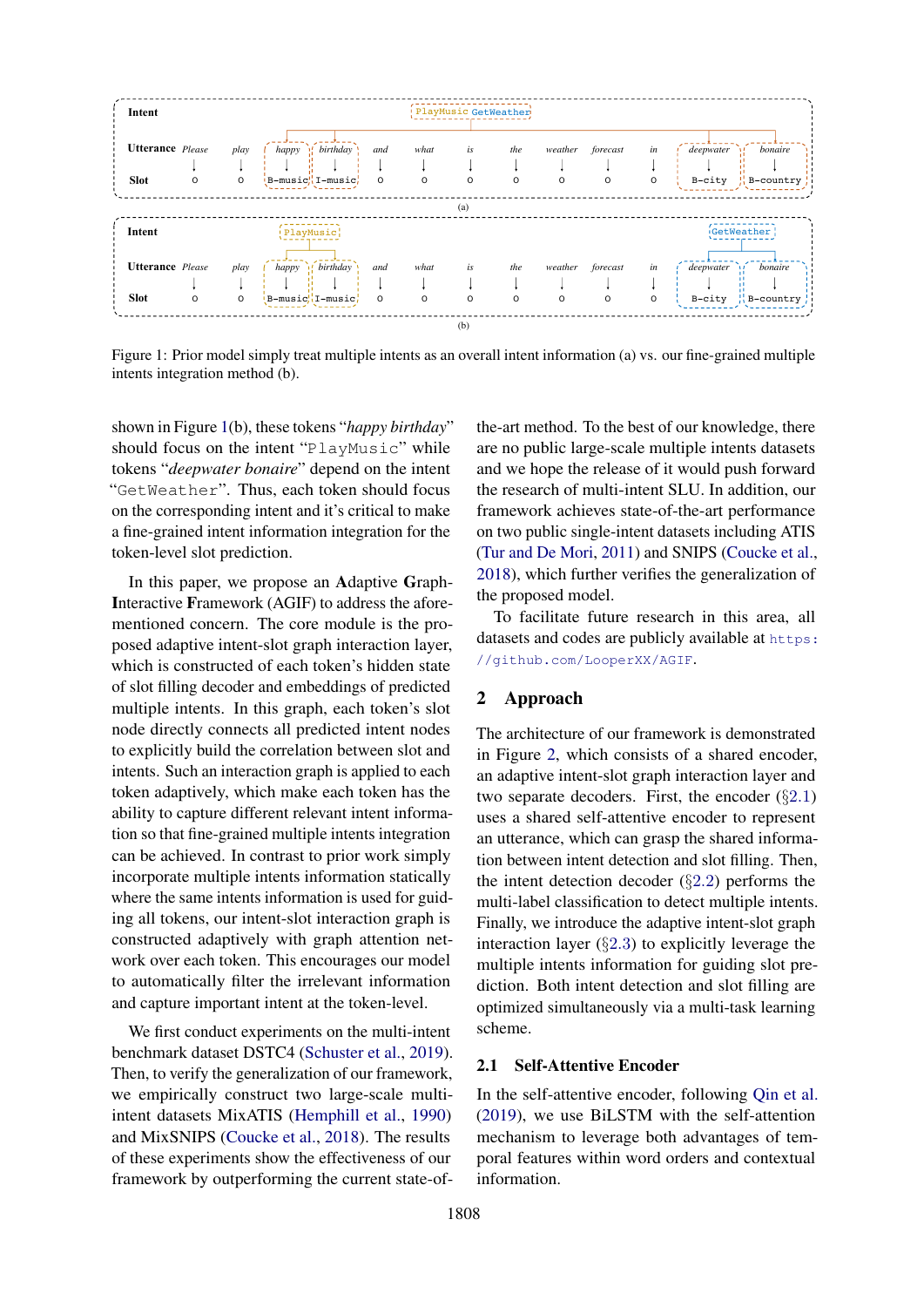<span id="page-2-0"></span>

Figure 2: The overflow of model architecture (a) and adaptive intent-slot graph interaction module (b).

Bidirectional LSTM A bidirectional LSTM (BiLSTM) [\(Hochreiter and Schmidhuber,](#page-9-7) [1997\)](#page-9-7) consists of two LSTM layers. For the input sequence  $\{x_1, x_2, \ldots, x_T\}$  (T is the number of tokens in the input utterance), the BiLSTM reads it forwardly from  $x_1$  to  $x_T$  and backwardly from  $x_T$  to  $x_1$  to produce a series of context-sensitive hidden states  $\mathbf{H} = \{\mathbf{h}_1, \mathbf{h}_2, \dots, \mathbf{h}_T\}.$ 

Self-Attention We follow [Vaswani et al.](#page-9-8) [\(2017\)](#page-9-8) to use a self-attention mechanism over word embedding to capture context-aware features. We first map the matrix of input vectors  $\mathbf{X} \in \mathbb{R}^{T \times d}$  (d represents the mapped dimension) to queries Q, keys  $K$  and values  $V$  matrices by using different linear projections parameters  $W_q$ ,  $W_k$ ,  $W_v$ . Attention weight is computed by dot product between Q, K and the self-attention output  $A \in \mathbb{R}^{T \times d}$  is a weighted sum of values:

$$
\boldsymbol{A} = \text{softmax}\left(\frac{\boldsymbol{Q}\boldsymbol{K}^{\top}}{\sqrt{d_k}}\right)\boldsymbol{V},\qquad(1)
$$

where  $d_k$  denotes the dimension of keys.

We concatenate these two representations as the final encoding representation:

$$
E = [H || A], \tag{2}
$$

where  $\mathbf{E} = \{e_1, \dots, e_T\} \in \mathbb{R}^{T \times 2d}$  and  $\parallel$  is concatenation operation.

#### <span id="page-2-1"></span>2.2 Intent Detection Decoder

We follow [Gangadharaiah and Narayanaswamy](#page-8-2) [\(2019\)](#page-8-2) to perform multiple intent detection as the multi-label classification problem. We compute the utterance context vector over  $E = \{e_1, \ldots, e_T\} \in$  $\mathbb{R}^{T \times 2d}$ . In our case, we use a self-attention module [\(Zhong et al.,](#page-9-9) [2018;](#page-9-9) [Goo et al.,](#page-8-0) [2018\)](#page-8-0) to capture relevant context:

$$
p_t = \text{softmax}(\boldsymbol{w}_e \, \boldsymbol{e}_t + \boldsymbol{b}), \tag{3}
$$

$$
c = \sum_{t} p_t e_t, \qquad (4)
$$

where  $w_e \in \mathbb{R}^{1 \times 2d}$  is the trainable parameters,  $p_t$ is corresponding normalized self-attention score.

 $c$  is the weighted sum of each element  $e_t$  and utilized for intent detection:

$$
\boldsymbol{y}^{I} = \sigma(\boldsymbol{W}_{i}(\text{LeakyReLU}(\boldsymbol{W}_{c} \boldsymbol{c} + \boldsymbol{b}_{c})) + \boldsymbol{b}_{i}), \quad (5)
$$

where  $W_i, W_c$  are trainable parameters of the intent decoder,  $y^I = \{y_1^I, \dots, y_{N_I}^I\}$  is the intent output of the utterance and  $N_I$  is the number of single intent labels.  $\sigma$  represents the sigmoid activation function.

During inference, we predict intents  $I =$  $\{I_1, \ldots, I_n\}$  and  $I_i$  represents probability  $y_{I_i}^I$ greater than  $t_u$ , where  $0 < t_u < 1.0$  is a hyper-parameter tuned using the validation set.<sup>[1](#page-2-3)</sup> For example, if the  $y^I = \{0.9, 0.3, 0.6, 0.7, 0.2\}$  and the  $t_u$  is 0.5, we predict intents  $\mathbf{I} = \{1, 3, 4\}.$ 

## <span id="page-2-2"></span>2.3 Adaptive Intent-Slot Graph Interaction for Slot Filling

In this paper, one of the core contribution is adaptively leveraging multiple intents to guide the slot

<span id="page-2-3"></span><sup>&</sup>lt;sup>1</sup>In our experiments, we set  $t<sub>u</sub>$  as 0.5.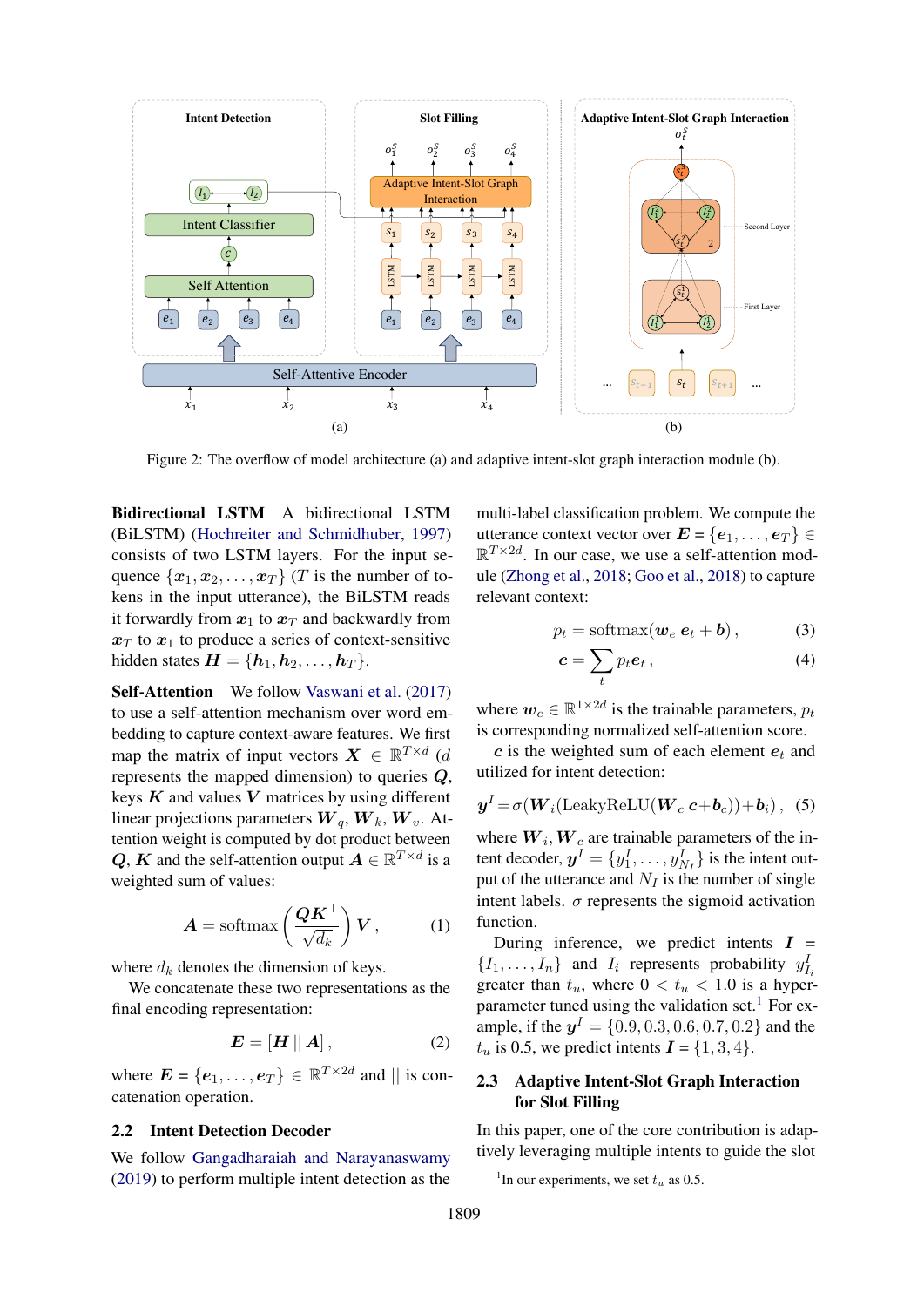prediction, encouraging each token to capture the corresponding relevant intent information. In particular, we adopt the graph attention network (GAT) (Veličković et al.,  $2017$ ) to model the interaction between intents and slot at the token-level.

In this section, we first describe the vanilla graph attention network. Then, we show how to directly leverage multiple intents information for slot prediction with the adaptive intent-slot graph interaction layer.

Vanilla Graph Attention Network For a given graph with  $N$  nodes, one-layer GAT take the initial node features  $\tilde{\bm{H}} = \{\tilde{\bm{h}}_1, \dots, \tilde{\bm{h}}_N\}, \tilde{\bm{h}}_n \in \mathbb{R}^F$ as input, aiming at producing more abstract representation,  $\tilde{H}' = \{ \tilde{h}'_1$  $\{\boldsymbol{\tilde{h}}_N^{\prime}\},\boldsymbol{\tilde{h}}_n^{\prime}\in \mathbb{R}^{F^{\prime}},$  as its output. The graph attention operated on the node representation can be written as:

$$
\mathcal{F}(\tilde{\boldsymbol{h}}_i, \tilde{\boldsymbol{h}}_j) = \text{LeakyReLU}\left(\mathbf{a}^\top[\boldsymbol{W}_h\tilde{\boldsymbol{h}}_i||\boldsymbol{W}_h\tilde{\boldsymbol{h}}_j]\right),
$$

$$
\alpha_{ij} = \frac{\exp(\mathcal{F}(\tilde{\boldsymbol{h}}_i, \tilde{\boldsymbol{h}}_j))}{\sum_{j' \in \mathcal{N}_i} \exp(\mathcal{F}(\tilde{\boldsymbol{h}}_i, \tilde{\boldsymbol{h}}_{j'}))},
$$

$$
\tilde{\boldsymbol{h}}_i' = \sigma\left(\sum_{j \in \mathcal{N}_i} \alpha_{ij}\boldsymbol{W}_h\tilde{\boldsymbol{h}}_j\right),
$$
(6)

where  $\mathcal{N}_i$  is the first-order neighbors of node i (including i) in the graph,  $\overline{W}_h \in \mathbb{R}^{F' \times F}$  and  $\mathbf{a} \in \mathbb{R}^{2F'}$  is the trainable weight matrix,  $\alpha_{ij}$  is the normalized attention weight denoting the importance of each  $\tilde{h}_j$  to  $\tilde{h}_i$  and  $\sigma$  represents the nonlinearity activation function.

GAT inject the graph structure into the mechanism by performing *masked attention*, i.e, GAT only compute  $\mathcal{F}(\tilde{\boldsymbol{h}}_i, \tilde{\boldsymbol{h}}_j)$  for nodes  $j \in \mathcal{N}_i$ . To stabilize the learning process of self-attention, GAT extend the above mechanism to employ *multi-head attention* from [Vaswani et al.](#page-9-8) [\(2017\)](#page-9-8):

$$
\tilde{\boldsymbol{h}}'_{i} = \prod_{k=1}^{K} \sigma \big( \sum_{j \in \mathcal{N}_{i}} \alpha_{ij}^{k} \boldsymbol{W}_{h}^{k} \tilde{\boldsymbol{h}}_{j} \big), \tag{7}
$$

where  $\alpha_{ij}^k$  is the normalized attention weight computed by the k-th function  $\mathcal{F}_k$ , || is concatenation operation and  $K$  is the number of heads. Thus, the output  $\tilde{h}'_n$  will consists of  $KF'$  features in the middle layers and the final prediction layer will employ averaging instead of concatenation to get the final prediction results.

Adaptive Intent-Slot Graph Interaction for Slot Prediction We use a unidirectional LSTM as the slot filling decoder. At each decoding step  $t$ , the

decoder state  $s_t$  is calculated by previous decoder state  $s_{t-1}$ , the previous emitted slot label distribution  $y_{t-1}^S$  and the aligned encoder hidden state  $e_t$ :

$$
\boldsymbol{s}_t = \text{LSTM}\left(\boldsymbol{s}_{t-1}, \boldsymbol{y}_{t-1}^S, \boldsymbol{e}_t\right). \tag{8}
$$

Instead of directly utilizing the  $s_t$  to predict the slot label, we build a graphic structure named adaptive intent-slot graph interaction to explicitly leverage multiple intents information to guide the t-th slot prediction. In this graph, the slot hidden state at t time step is  $s_t$  and predicted multiple intents information  $\mathbf{I} = \{I_1, \ldots, I_n\}$ , where *n* denotes the number of predicted intents, are used as the initialized representations at t time step  $\tilde{H}^{[0,t]}$  =  ${s_t, \phi^{emb}(I_1), \ldots, \phi^{emb}(I_n)} \in \mathbb{R}^{(n+1) \times d}$ , where d represents the dimension of vertices representation and  $\phi^{emb}(\cdot)$  represents the embedding matrix of intents. In addition, the predicted intents are connected to each other to consider their mutual interaction because all of them express the same utterance's intent.

<span id="page-3-0"></span>For convenience, we use  $\tilde{h}_i^{[l,t]}$  $i_i^{[0,0]}$  to represent node  $i$  in the  $l$ -th layer of the graph consisting of the decoder state node and predicted intent nodes at  $t$ time step.  $\tilde{h}_0^{[l,t]}$  $\int_0^{\mu,\nu}$  is the slot hidden state representation in the l-th layer. To explicitly leverage the multiple intents information, the slot hidden state node is directly connected to all predicted intents and the slot node representation in the l-th layer can be calculated as:

<span id="page-3-2"></span>
$$
\tilde{\boldsymbol{h}}_i^{[l,t]} = \sigma \big( \sum_{j \in \mathcal{N}_i} \alpha_{ij}^{[l,t]} \boldsymbol{W}_h^{[l]} \tilde{\boldsymbol{h}}_j^{[l-1,t]} \big), \qquad (9)
$$

<span id="page-3-1"></span>where  $\mathcal{N}_i$  represents the first-order neighbors of node i, *i.e.*, the decoder state node and the predicted intent nodes, and the update process of all node representations can be calculated by Equation [6,](#page-3-0) [7](#page-3-1) and [9.](#page-3-2)

With L-layer adaptive intent-slot graph interaction, we obtain the final slot hidden state representation  $\tilde{\bm{h}}_0^{[L,t]}$  $\frac{1}{0}$  at t time step, which adaptively capture important intents information at token-level. The representation  $\tilde{h}_0^{[L,t]}$  $\int_0^{\lfloor L \rfloor}$  is utilized for slot filling:

$$
\boldsymbol{y}_t^S = \text{softmax}\left(\boldsymbol{W}_s \tilde{\boldsymbol{h}}_0^{[L,t]}\right),\qquad(10)
$$

$$
o_t^S = \arg \max(\boldsymbol{y}_t^S), \tag{11}
$$

where  $o_t^S$  is the predicted slot label of the t-th word in the utterance.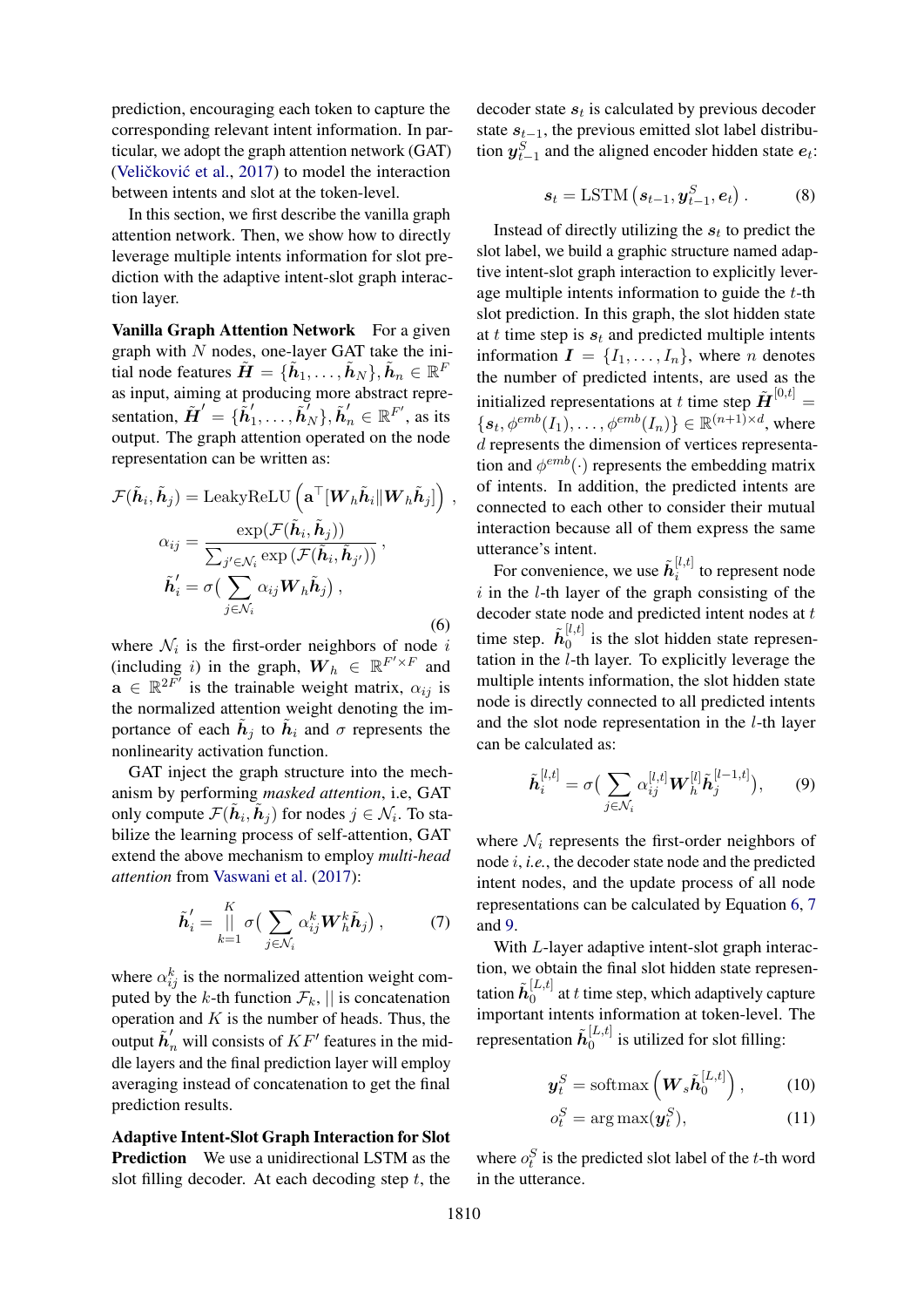#### 2.4 Multi-Task Training

Following [Qin et al.](#page-9-11) [\(2020\)](#page-9-11), we adopt a joint model to consider the two tasks and update parameters by joint optimizing. The intent detection objective is:

$$
\mathcal{L}_1 \triangleq -\sum_{k=1}^{N_I} (\hat{y}_k^I \log (y_k^I) + (1 - \hat{y}_k^I) \log (1 - y_k^I)) \tag{12}
$$

Similarly, the slot filling task objective is defined as:

$$
\mathcal{L}_2 \triangleq -\sum_{i=1}^{M} \sum_{j=1}^{N_S} \hat{y}_i^{(j,S)} \log \left( y_i^{(j,S)} \right), \qquad (13)
$$

where  $N_I$  is the number of single intent labels,  $N_S$ is the number of slot labels and  $M$  is the number of words in an utterance.

The final joint objective is formulated as:

$$
\mathcal{L} = \alpha \mathcal{L}_1 + (1 - \alpha) \mathcal{L}_2, \tag{14}
$$

where  $\alpha$  is hyper-parameter.

### 3 Experiments

### 3.1 Datasets

Multiple Intent Datasets We conduct experiments on the benchmark DSTC4 [\(Kim et al.,](#page-9-12) [2017b\)](#page-9-12), which is human-human multi-turn dialogues. We adopt the same dataset partition in the DSTC4 main task and we regard its speech act attributes as intents. $2$  It has 12,759 utterances for training, 4,812 utterances for validation and 7,848 utterances for testing.

To verify the generalization of the proposed model, we construct the multi-intent SLU dataset, MixSNIPS. MixSNIPS dataset is collected from the Snips personal voice assistant [\(Coucke et al.,](#page-8-3) [2018\)](#page-8-3) by using conjunctions, *e.g.*, "and", to connect sentences with different intents and ensure that the ratio of sentences has 1-3 intents is [0.3, 0.5, 0.2]. Finally, we get the 45,000 utterances for training, 2,500 utterances for validation and 2500 utterances for testing on the MixSNIPS dataset. Similarly, we construct another multi-intent SLU dataset, Mix-ATIS, from the ATIS dataset [\(Hemphill et al.,](#page-9-6) [1990\)](#page-9-6). There are 18,000 utterances for training, 1,000 utterances for validation and 1,000 utterances for testing. The constructed datasets have been released for future research.

Single Intent Datasets In addition, we also conduct experiments on two public benchmark singleintent datasets to validate the efficiency of our proposed model. One is the ATIS dataset [\(Hemphill](#page-9-6) [et al.,](#page-9-6) [1990\)](#page-9-6) and the other is SNIPS dataset [\(Coucke](#page-8-3) [et al.,](#page-8-3) [2018\)](#page-8-3), which are widely used as benchmark in SLU research. Both datasets follow the same format and partition as in [Goo et al.](#page-8-0) [\(2018\)](#page-8-0) and [Qin](#page-9-4) [et al.](#page-9-4) [\(2019\)](#page-9-4).

### 3.2 Experimental Settings

The self-attentive encoder hidden units is 256 in all datasets.  $\ell_2$  regularization is  $1 \times 10^{-6}$  and dropout rate is 0.4 for reducing overfitting. We use Adam [\(Kingma and Ba,](#page-9-13) [2014\)](#page-9-13) to optimize the parameters in our model and adopted the suggested hyper-parameters for optimization. The graph layer number is 3 for DSTC4 dataset and 2 for the other datasets. For all the experiments, we select the model which works the best on the dev set and then evaluate it on the test set. All experiments are conducted at TITAN Xp and GeForce RTX 2080Ti. The epoch number is 50 for MixSNIPS and 100 for MixATIS and DSTC4.

#### 3.3 Baselines

We first compare our model with the existing state-of-the-art multi-intent SLU baseline:

Joint Multiple ID-SF. [Gangadharaiah and](#page-8-2) [Narayanaswamy](#page-8-2) [\(2019\)](#page-8-2) proposes a multi-task framework with the slot-gated mechanism for multiple intent detection and slot filling.

Then, we compare our framework with the existing state-of-the-art single-intent SLU:

1) Attention BiRNN. [Liu and Lane](#page-9-14) [\(2016\)](#page-9-14) propose an alignment-based RNN with the attention mechanism, which implicitly learns the relationship between slot and intent.

2) Slot-Gated Atten. [Goo et al.](#page-8-0) [\(2018\)](#page-8-0) proposes a slot-gated joint model to explicitly consider the correlation between slot filling and intent detection. 3) Bi-Model. [Wang et al.](#page-9-15) [\(2018\)](#page-9-15) proposes the Bimodel to consider the cross-impact between the intent detection and slot filling.

4) SF-ID Network. [Haihong et al.](#page-8-4) [\(2019\)](#page-8-4) proposes an SF-ID network to establish direct connections for the slot filling and intent detection to help them promote each other mutually.

5) Stack-Propagation. [Qin et al.](#page-9-4) [\(2019\)](#page-9-4) adopts a joint model with Stack-Propagation to capture the intent semantic knowledge and perform the tokenlevel intent detection to further alleviate the error

<span id="page-4-0"></span><sup>&</sup>lt;sup>2</sup>The official DSTC4 pilot tasks' Handbook [http://www.colips.org/workshop/dstc4/](http://www.colips.org/workshop/dstc4/DSTC4_pilot_tasks.pdf) [DSTC4\\_pilot\\_tasks.pdf](http://www.colips.org/workshop/dstc4/DSTC4_pilot_tasks.pdf)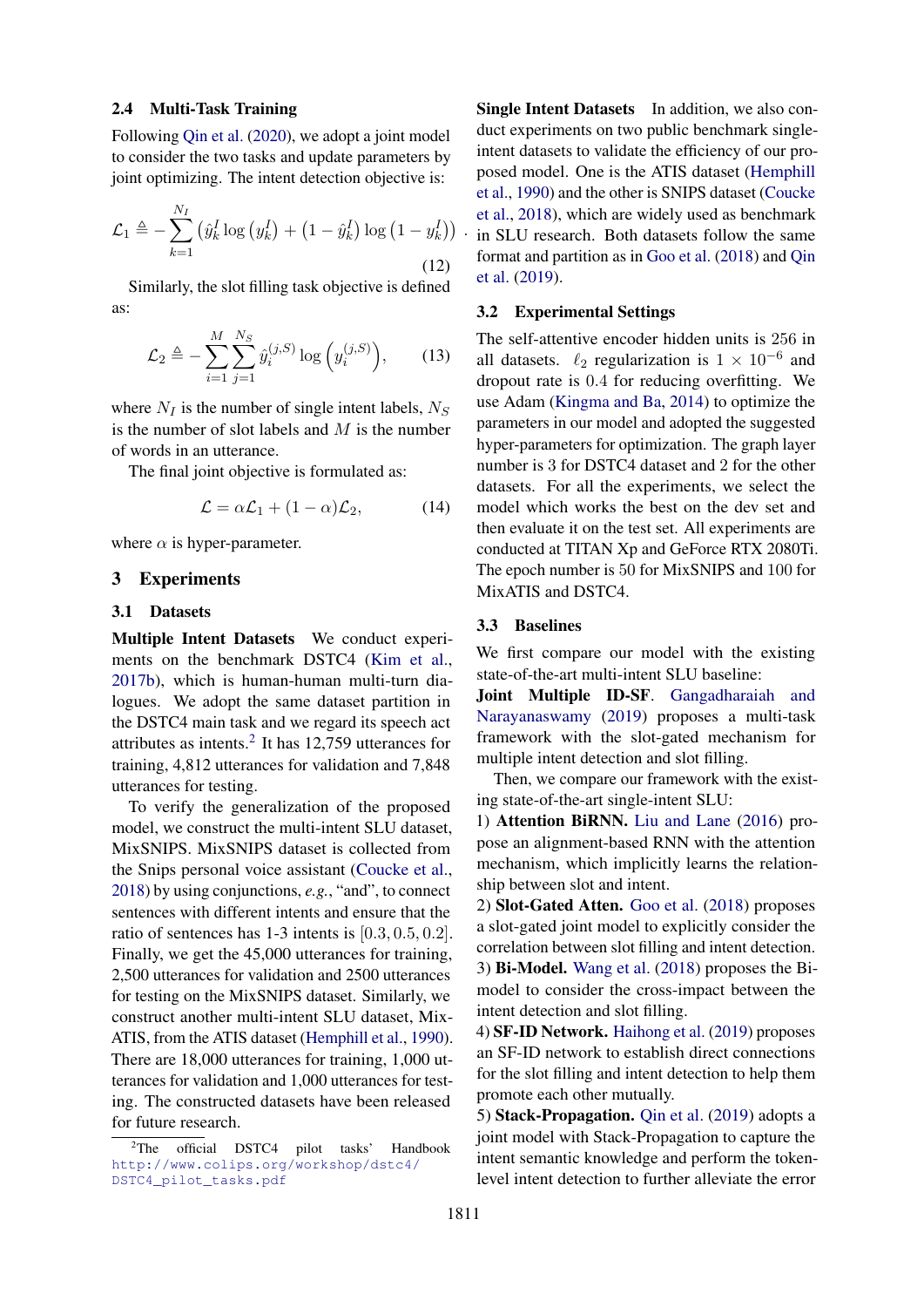<span id="page-5-0"></span>

| Model                                      |             |                          | <b>MixATIS</b> |               | <b>MixSNIPS</b> |               |              |               |
|--------------------------------------------|-------------|--------------------------|----------------|---------------|-----------------|---------------|--------------|---------------|
|                                            | $Slot$ (F1) | Intent $(F1)$            | Intent (Acc)   | Overall (Acc) | Slot(F1)        | Intent $(F1)$ | Intent (Acc) | Overall (Acc) |
| <b>Attention BiRNN</b>                     | 86.6        |                          | 71.6           | 38.7          | 89.4            |               | 94.1         | 62.2          |
| Slot-Gated                                 | 88.1        | <b>.</b>                 | 65.7           | 38.9          | 87.8            |               | 96.0         | 56.5          |
| Slot-gated Intent                          | 86.7        |                          | 66.2           | 39.6          | 87.9            |               | 94.2         | 57.6          |
| Bi-Model                                   | 85.5        | $\overline{\phantom{0}}$ | 72.3           | 39.1          | 86.8            |               | 95.3         | 53.9          |
| SF-ID                                      | 87.7        |                          | 63.7           | 36.2          | 89.6            |               | 96.3         | 59.3          |
| Stack-Propagation ( <i>concatenation</i> ) | 86.6        |                          | 76.0           | 42.8          | 93.9            |               | 96.4         | 75.5          |
| Stack-Propagation (sigmoid-decoder)        | 87.4        | 79.0                     | 71.9           | 41.0          | 93.2            | 97.6          | 94.6         | 71.9          |
| Joint Multiple ID-SF                       | 87.5        | 80.6                     | 73.1           | 38.1          | 91.0            | 98.2          | 95.7         | 66.6          |
| AGIF                                       | 88.1        | $81.2*$                  | 75.8           | 44.5*         | $94.5*$         | 98.6*         | $96.5*$      | $76.4*$       |

Table 1: Slot filling and intent detection results on two self-constructed multi-intent datasets. The numbers with \* indicate that the improvement of our model over all the compared baselines is statistically significant with  $p < 0.05$ under the t-test.

propagation. This model achieves the state-of-theart performance.

To enable single-intent SLU baselines can handle the multi-intent utterances, we follow [Gangad](#page-8-2)[haraiah and Narayanaswamy](#page-8-2) [\(2019\)](#page-8-2) to connect them with  $#$  to get the single multi-intent label for a fair comparison, we name it as *concatenation* version. To further verify the effectiveness of our framework, we change the state-of-the-art baseline *Stack-Propagation* to directly predict the multi-intent label by changing the inten decoder with replacing softmax as sigmoid and using binary cross-entropy loss. We refer it as the *sigmoiddecoder*.

For the *Attention BiRNN*, *Slot-Gated Atten*, *SF-ID Network* and *Stack-Propagation*, we run their official source code to obtain the results. For the *Bi-Model* and *Joint Multiple ID-SF*, we reimplemented the models and obtained the results on the same datasets because the original paper did not release their codes.

#### 3.4 Main Results

Following [Goo et al.](#page-8-0) [\(2018\)](#page-8-0) and [Qin et al.](#page-9-4) [\(2019\)](#page-9-4), we evaluate the performance of slot filling using F1 score, intent prediction using accuracy and macro F1 score, the sentence-level semantic frame parsing using overall accuracy which represents all metrics are right in an utterance. Table [1](#page-5-0) shows the experiment results of the proposed models on the MixATIS and MixSNIPS datasets.

From the results, we have three observations:

1) Our framework outperforms *Joint Multiple ID-SF* baseline by a large margin and achieves stateof-the-art performance. On the MixATIS dataset, we achieve 0.6% improvement on Slot (F1) score, 0.6% improvement on Intent (F1), 2.7% improvement on Intent (Acc). On the MixSNIPS dataset, we achieve 3.5% improvement on Slot (F1) score,

<span id="page-5-1"></span>

| Model                  | <b>DSTC4</b> |               |              |               |  |  |  |  |
|------------------------|--------------|---------------|--------------|---------------|--|--|--|--|
|                        | Slot(F1)     | Intent $(F1)$ | Intent (Acc) | Overall (Acc) |  |  |  |  |
| <b>Attention BiRNN</b> | 44.0         |               | 42.1         | 32.6          |  |  |  |  |
| Slot-Gated             | 45.0         |               | 42.5         | 32.5          |  |  |  |  |
| Slot-gated Intent      | 50.2         |               | 40.6         | 31.7          |  |  |  |  |
| Bi-Model               | 44.6         |               | 41.3         | 30.5          |  |  |  |  |
| SF-ID                  | 51.4         |               | 41.8         | 33.0          |  |  |  |  |
| Stack-Propagation (1)  | 52.8         |               | 44.9         | 34.6          |  |  |  |  |
| Stack-Propagation (2)  | 51.9         | 39.2          | 39.2         | 30.5          |  |  |  |  |
| Joint Multiple ID-SF   | 48.0         | 37.5          | 39.0         | 29.4          |  |  |  |  |
| AGIF                   | 53.9         | 40.0          | 46.1         | 35.2          |  |  |  |  |

Table 2: Slot filling and intent detection results on the DSTC4 dataset. Stack-Propagation (1) denotes the Stack-Propagation (*concatenation*) version and Stack-Propagation (2) denotes the Stack-Propagation (*sigmoid-decoder*) version.

0.4% improvement on Intent (F1), 0.8% improvement on Intent (Acc). This indicates that our adaptive intent-slot graph interaction successfully incorporates relevant intent information to improve slot prediction. In addition, we obtain 6.4% improvement and 9.8% improvement on Overall (Acc) on MixATIS and MixSNIPS dataset, respectively. We attribute this to the fact that our adaptive intent-slot graph interaction mechanism can better help grasp the relationship between the intent and slots and improve the whole SLU.

2) The *concatenation* outperforms the *sigmoiddecoder* version, this is because *concatenation* can greatly reduce the multi-intent search space, which makes it easier for single intent systems to predict multiple intents. For example, on the ATIS dataset, there exist 17 single intents and 4 combined multiintent in the training data. The multi-intent systems make a binary prediction at each intent while the *concatenation* model predicts the limited combined intent search space  $(17 + 4)$ .

3) Though facing the difficulty of multi-intent prediction, our framework outperforms the stateof-the-art single-intent model (*Stack-Propagation (concatenation)*), which further proves the proposed token-level adaptive graph interaction layer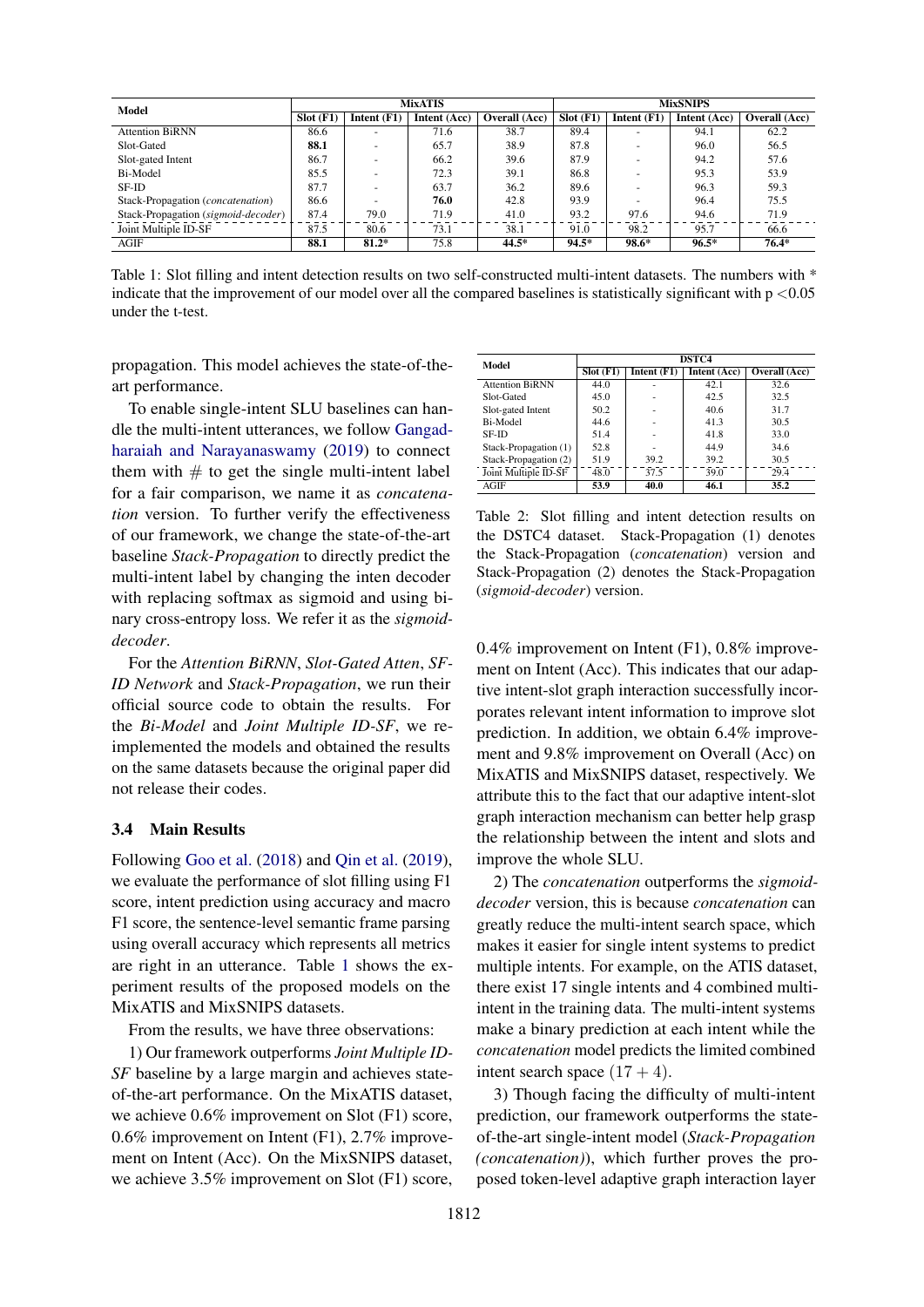<span id="page-6-1"></span>

Figure 3: A case study between our model and *Joint Multiple ID-SF*. The green slot is correct while the red one is wrong. Better viewed in color.

.

<span id="page-6-0"></span>

| Model                         | <b>MixSNIPS</b> |               |              |               |  |  |  |  |
|-------------------------------|-----------------|---------------|--------------|---------------|--|--|--|--|
|                               | Slot(F1)        | Intent $(F1)$ | Intent (Acc) | Overall (Acc) |  |  |  |  |
| Vanilla Attention Interaction | 93.8            | 98.0          | 95.2         | 74.0          |  |  |  |  |
| GCN-based Interaction         | 93.3            | 98.3          | 96.0         | 72.7          |  |  |  |  |
| Sentence-Level Augmented      | 93.8            | 98.1          | 95.7         | 73.9          |  |  |  |  |
| + More Parameters             | 94.1            | 98.6          | 96.6         | 73.6          |  |  |  |  |
| AGIF                          | 94.5            | 98.6          | 96.5         | 76.4          |  |  |  |  |

Table 3: Ablation Study on MixSNIPS Datasets.

can improve the SLU performance.

### 3.5 Analysis

## 3.5.1 Performance on the DSTC4 dataset

To further analyze the performance of the AGIF model, we conduct experiments on the real-world multi-intent SLU dataset, DSTC4. The results are shown in Table [2.](#page-5-1) From the results, we achieve 5.9% improvement on Slot (F1) score, 2.5% improvement on Intent (F1), 7.1% improvement on Intent (Acc) and 5.8% improvement on Overall (Acc) compared with *Joint Multiple ID-SF*. This further proves that our adaptive intent-slot graph interaction could aggregate the pertinent intent information to enhance the token-level slot prediction.

## 3.5.2 Effectiveness of Intent-Slot Graph Interaction Mechanism

• Graph Attention Mechanism vs. Vanilla Attention Mechanism Instead of adopting the GAT to model the interaction between the predicted intents and slot, we utilize the attention mechanism to incorporate the intents information for slot filling at the token-level. We name it as *Vanilla Attention Interaction*. We first use the hidden state of slot filling decoder as the query to attend to the intent embedding to obtain the context intent vector, and then we sum the vector and the hidden state of slot filling decoder to get the final slot prediction. The results are shown in *Vanilla Attention Interaction* row in Table [3,](#page-6-0) we observe the overall performance drops 2.4% on the MixSNIPS dataset. We attribute it to the fact that the multi-layer graph attention net-

<span id="page-6-2"></span>

Figure 4: Visualization. Y-axis is the predicted intents and X-axis is the input utterance where slot tokens are surrounded by  $*$ . For each column, the darker the color, the more relevant they are.

work can automatically capture relevant intents information and better aggregate intents information for each token slot prediction.

• Graph Attention Mechanism vs. Graph Convolution Mechanism We replace the graph attention layer with the graph convolution layer and keep other components unchanged. We refer to it as *GCN-based Interaction*. The results are shown in *GCN-based Interaction* row in Table [3,](#page-6-0) we observe the performance drops in all metrics in the MixS-NIPS dataset. We suggested that *GCN-based Interaction* cannot adaptively attribute different weights to each node in the intent-slot graph while our graph attention mechanism can automatically filter irrelevant intent information for each token.

## 3.5.3 Effectiveness of Adaptive Intent-Slot Interaction Mechanism

• Adaptive Interaction Mechanism vs. Sentence-Level Augmented Mechanism We first conduct experiments by statically providing the same intent information for all tokens slot prediction where we sum the predicted intent embeddings and directly add it to the hidden state of slot filling decoder. We refer to it as *sentence-level augmented*. The result is shown in Table [3.](#page-6-0) We can observe that if we only provide overall intent information for slot filling, we obtain the worse results, which demonstrates the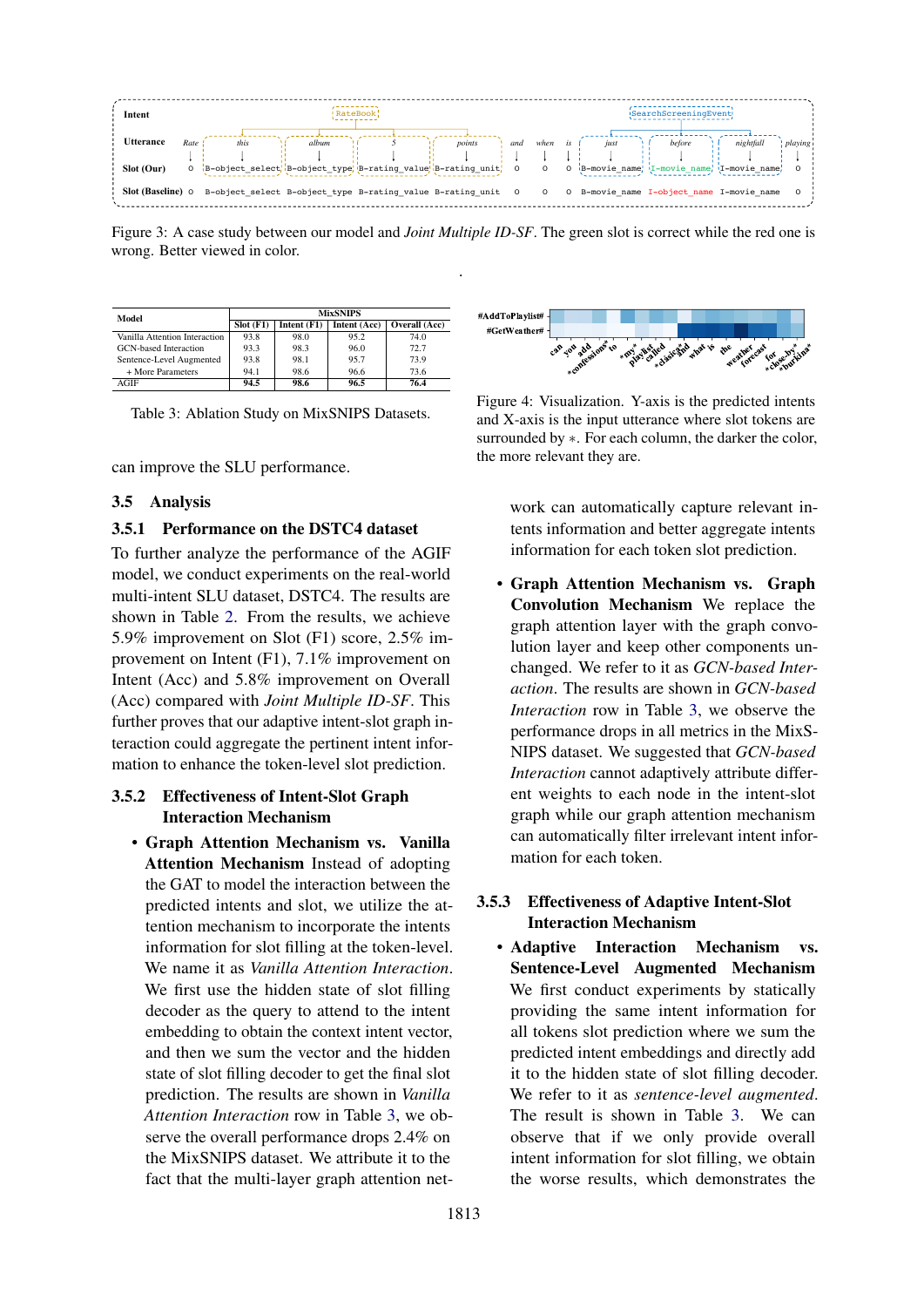<span id="page-7-0"></span>

| Model                |             |                          | ATIS         |                          | <b>SNIPS</b> |                          |              |                          |  |
|----------------------|-------------|--------------------------|--------------|--------------------------|--------------|--------------------------|--------------|--------------------------|--|
|                      | $Slot$ (F1) | Intent $(F1)$            | Intent (Acc) | <b>Overall</b> (Acc)     | Slot(F1)     | Intent $(F1)$            | Intent (Acc) | <b>Overall</b> (Acc)     |  |
| SF-ID                | 95.6        | $\overline{\phantom{a}}$ | 96.6         | 86                       | 90.5         | $\overline{\phantom{a}}$ | 97           | 78.4                     |  |
| Stack-Propagation    | 95.9        |                          | 96.9         | 86.5                     | 94.2         |                          | 98.0         | 86.9                     |  |
| Joint Multiple ID-SF | 94.2        | $\overline{\phantom{a}}$ | 95.4         | $\overline{\phantom{a}}$ | 88.0         | $\overline{\phantom{0}}$ | 97.2         | $\overline{\phantom{a}}$ |  |
| AGIF                 | 96.0        | 80.2                     | 97.1         | 87.2                     | 94.8         | 98.3                     | 98.1         | 87.3                     |  |

Table 4: Slot filling and intent detection results on two single-intent datasets.

effectiveness of adaptively incorporating intent information at the token-level. We believe the reason is that providing the same intents for all tokens can cause the ambiguity where each token is hard to extract the relevant intent information while our adaptive intent interaction mechanism can achieve the fine-grained intent interaction and capture the related intent information to guide the slot prediction.

A natural question that raised is whether the more parameters involved by AGIF contribute to the final performance. To verify that the proposed adaptive interaction mechanism rather than the added parameters works, for *sentencelevel augmented mechanism* model, we apply multiple LSTM layers (2-layers) to slot filling decoder and we name it as *more parameters*. The results in Table [3](#page-6-0) show that our framework outperforms the *more parameters* model in overall accuracy, which verifies that the improvements comes from the proposed adaptive intent-slot interaction mechanism rather than the involved parameters.

• Qualitative Analysis. We provide a case study to intuitively understand the token-level adaptive intent-slot interaction mechanism. As shown in Figure [3,](#page-6-1) AGIF predicts "I-movie name" correctly for the slot label of "*before*" while *Joint Multiple ID-SF* predicts it as "I-object\_name" incorrectly. We observed that "I-object name" doesn't belong to the intent "SearchScreeningEvent" but to the intent "RateBook". We attribute it to the reason that each token is guided with the same complex intents information making it incorrectly and confusedly capture the information of the other intent "RateBook". In contrast, our adaptive graph interaction mechanism can offer fine-grained intent information integration for token-level slot filling to predict the slot label correctly.

## 3.5.4 Visualization

With the attempt to better understand what the adaptive intent-slot graph interaction layer has learned, we visualize the intent attention weights of slot filling hidden states node in the output head of the adaptive intent-slot graph interaction layer, which is shown in Figure [4.](#page-6-2) Based on the utterance "*can you add confessions to my playlist called clasica and what is the weather forecast for close- ´* by burkina" and the intents "AddToPlaylist" and "GetWeather", we can clearly see the attention weights successfully focus on the correct intent, which means our graph interaction layer can learn to incorporate the correlated intent information at each slot. More specifically, our model properly aggregates the corresponding "AddToPlaylist" intent information at slots "confessions, my, clásica" and "GetWeather" intent information at slots"*close-by burkina*".

## 3.5.5 Evaluation on the Single-Intent **Datasets**

We conduct experiments on two public singleintent benchmarks to evaluate the generalizability of our framework. We compare our model with the single-intent state-of-the-art models including *SF-ID*, *Stack-Propagation* and multi-intent model including *Joint Multiple ID-SF*. Table [4](#page-7-0) shows the experiment results of the proposed models on the ATIS and SNIPS datasets. From the table, we can see that our model outperforms all the compared baselines and achieves state-of-the-art performance. This demonstrates the generalizability and effectiveness of our framework whether handling multiintent or single-intent SLU.

## 4 Related Work

Intent Detection Intent detection is formulated as an utterance classification problem. Different classification methods, such as support vector machine (SVM) and RNN [\(Haffner et al.,](#page-8-5) [2003;](#page-8-5) [Sarikaya et al.,](#page-9-16) [2011\)](#page-9-16), have been proposed to solve it. [Xia et al.](#page-9-17) [\(2018\)](#page-9-17) adopts a capsule-based neural network with self-attention for intent detection.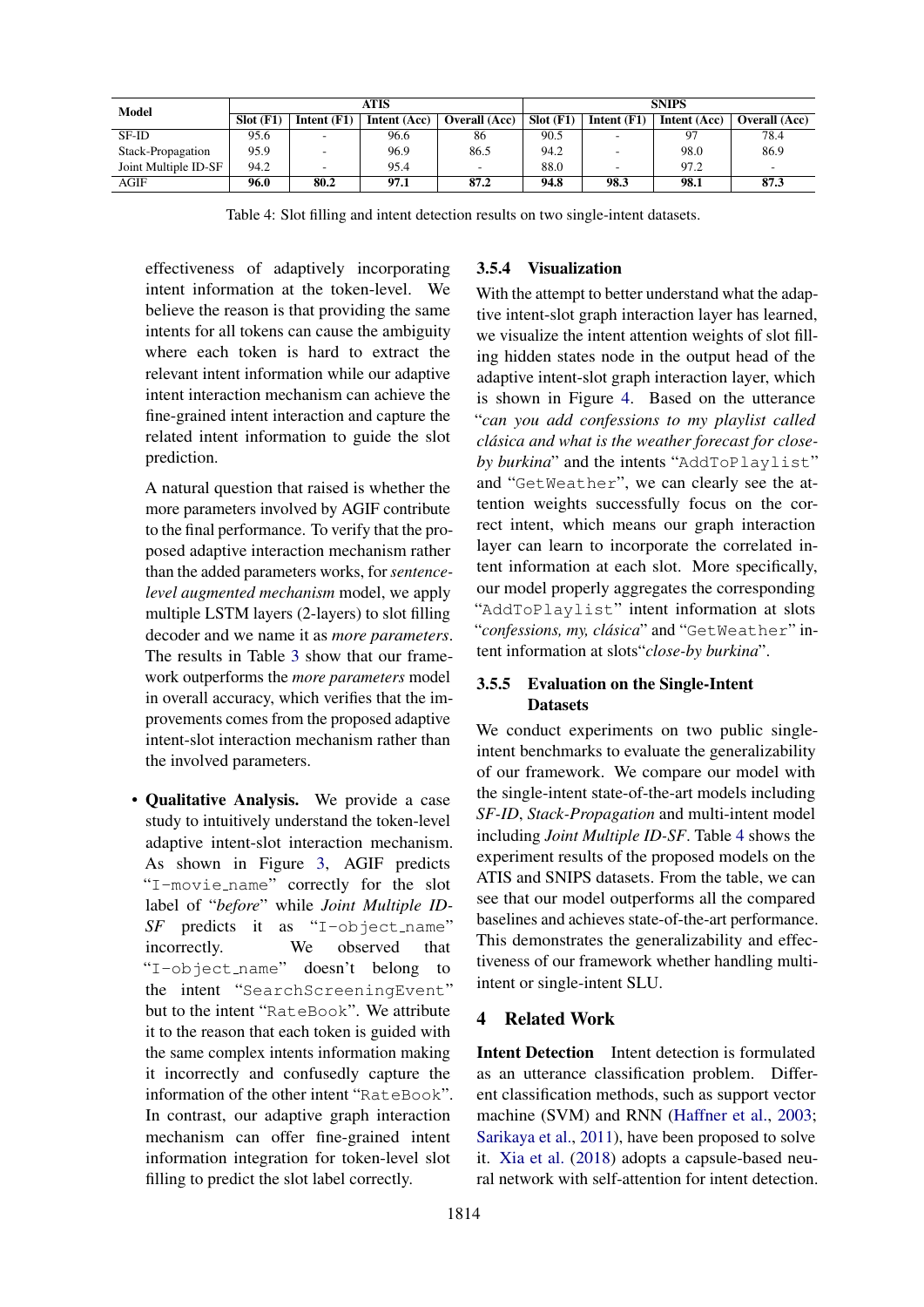However, the above models mainly focus on the single intent scenario, which can not handle the complex multiple intent scenario. [Xu and Sarikaya](#page-9-18) [\(2013b\)](#page-9-18) and [Kim et al.](#page-9-19) [\(2017a\)](#page-9-19) explore the complex scenario, where multiple intents are assigned to a user's utterance. [Xu and Sarikaya](#page-9-18) [\(2013b\)](#page-9-18) use log-linear models to achieve this, while we use neural network models. Compared with their work, we jointly perform multi-label intent detection and slot prediction, while they only consider the subtask intent detection.

Slot Filling Slot filling can be treated as a sequence labeling task. The popular approaches are conditional random fields (CRF) [\(Raymond](#page-9-20) [and Riccardi,](#page-9-20) [2007\)](#page-9-20) and recurrent neural networks (RNN) [\(Xu and Sarikaya,](#page-9-21) [2013a;](#page-9-21) [Yao et al.,](#page-9-22) [2014\)](#page-9-22). Recently, [Shen et al.](#page-9-23) [\(2018\)](#page-9-23) and [Tan et al.](#page-9-24) [\(2018\)](#page-9-24) introduce the self-attention mechanism for CRF-free sequential labeling.

**Joint Model** To consider the high correlation between intent and slots, many joint models [\(Goo](#page-8-0) [et al.,](#page-8-0) [2018;](#page-8-0) [Li et al.,](#page-9-2) [2018;](#page-9-2) [Xia et al.,](#page-9-17) [2018;](#page-9-17) [E](#page-8-1) [et al.,](#page-8-1) [2019;](#page-8-1) [Liu et al.,](#page-9-3) [2019;](#page-9-3) [Qin et al.,](#page-9-4) [2019\)](#page-9-4) are proposed to solve two tasks. [Goo et al.](#page-8-0) [\(2018\)](#page-8-0); [Li](#page-9-2) [et al.](#page-9-2) [\(2018\)](#page-9-2); [Zhang et al.](#page-9-25) [\(2019\)](#page-9-25) propose to utilize the intent information to guide the slot filling. [Qin et al.](#page-9-4) [\(2019\)](#page-9-4) further utilize a stack-propagation framework for better leveraging intent semantic information to guide the slot filling, which achieves the state-of-the-art performance. [Wang et al.](#page-9-15) [\(2018\)](#page-9-15) and [E et al.](#page-8-1) [\(2019\)](#page-8-1) consider the cross-impact between the slot and intents. Our framework follows those state-of-the-art joint model paradigm, and further focus on the multiple intents scenario while the above joint models do not consider. Recently, [Gangadharaiah and Narayanaswamy](#page-8-2) [\(2019\)](#page-8-2) propose a joint model to consider the multiple intent detection and slot filling simultaneously where they explicitly leverage overall intent information with the gate mechanism to guide all tokens slot prediction. Compared with this work, the main differences are as following: 1) Our framework exploits a fine-grained intent information transfer with a unified graph interaction architecture while their work simply incorporates the same intents information for all tokens slot prediction. 2) As far as we know, their corpus and code are not distributed, which makes it hard to follow. In contrast, we empirically construct two large-scale multi-intent SLU datasets where all datasets and code have been released. We

hope it would push forward the research of multiintent SLU.

## 5 Conclusion

In our paper, we propose a token-level adaptive graph-interactive framework to model the interaction between multiple intents and slot at each token, which can make a fine-grained intent information transfer for slot prediction. To our best of knowledge, this is the first work to explore fine-grained intents information transfer in multi-intent SLU. In addition, we release two multi-intent datasets and hope it can push forward the research this area. Experiments on four datasets show the effectiveness of the proposed models and achieve state-of-the-art performance.

## Acknowledgements

We thank the anonymous reviewers for their helpful comments and suggestions. This work was supported by the National Natural Science Foundation of China (NSFC) via grant 61976072, 61632011 and 61772153.

## References

- <span id="page-8-3"></span>Alice Coucke, Alaa Saade, Adrien Ball, Théodore Bluche, Alexandre Caulier, David Leroy, Clément Doumouro, Thibault Gisselbrecht, Francesco Caltagirone, Thibaut Lavril, et al. 2018. Snips voice platform: an embedded spoken language understanding system for private-by-design voice interfaces. *arXiv preprint arXiv:1805.10190*.
- <span id="page-8-1"></span>Haihong E, Peiqing Niu, Zhongfu Chen, and Meina Song. 2019. A novel bi-directional interrelated model for joint intent detection and slot filling. In *Proc. of ACL*.
- <span id="page-8-2"></span>Rashmi Gangadharaiah and Balakrishnan Narayanaswamy. 2019. detection and slot labeling for goal-oriented dialog. In *Proc. of NAACL*, pages 564–569.
- <span id="page-8-0"></span>Chih-Wen Goo, Guang Gao, Yun-Kai Hsu, Chih-Li Huo, Tsung-Chieh Chen, Keng-Wei Hsu, and Yun-Nung Chen. 2018. Slot-gated modeling for joint slot filling and intent prediction. In *Proc. of NAACL*.
- <span id="page-8-5"></span>Patrick Haffner, Gokhan Tur, and Jerry H Wright. 2003. Optimizing svms for complex call classification. In *In Proc. of ICASSP*.
- <span id="page-8-4"></span>E Haihong, Peiqing Niu, Zhongfu Chen, and Meina Song. 2019. A novel bi-directional interrelated model for joint intent detection and slot filling. In *Proc. of ACL*, pages 5467–5471.